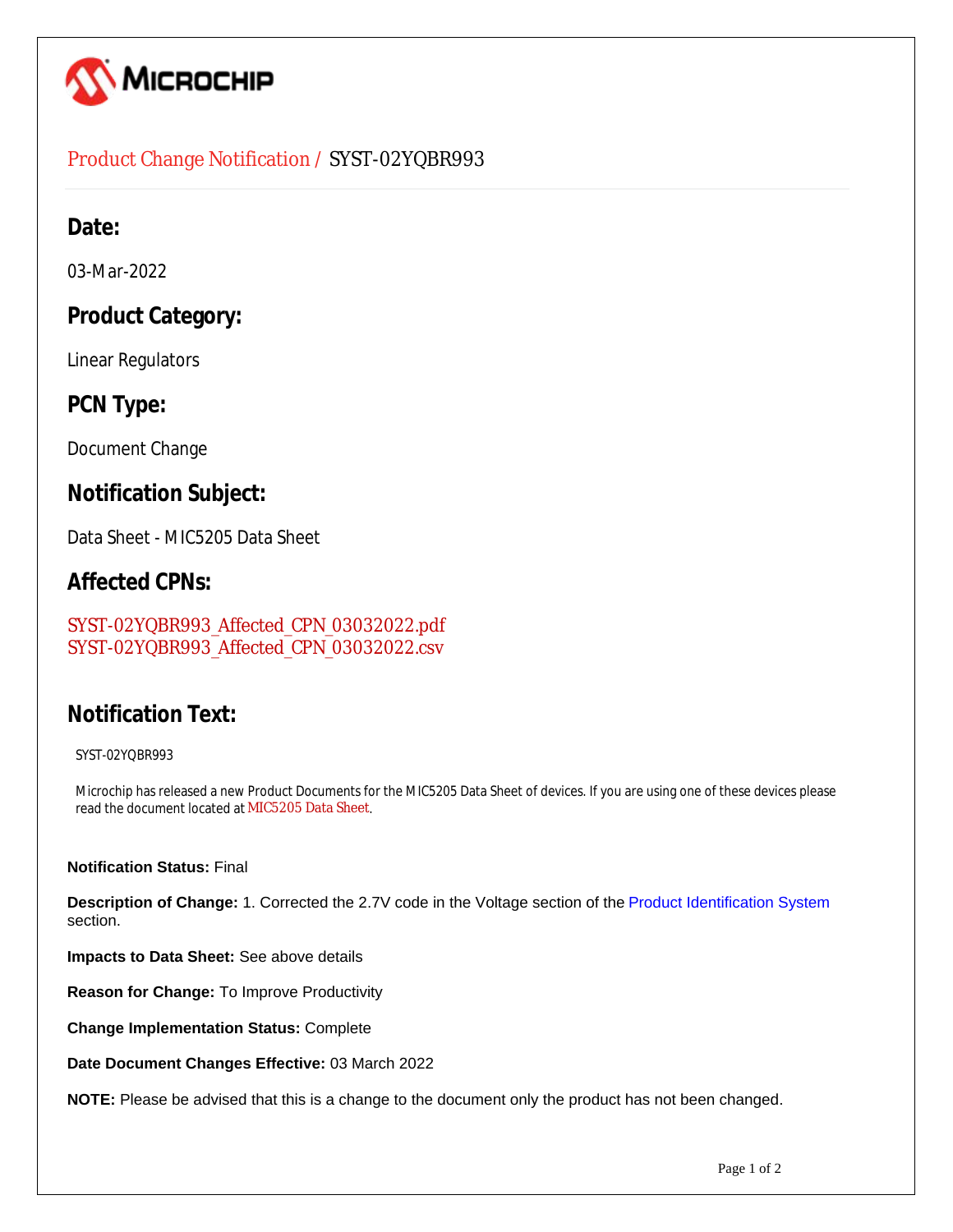**Markings to Distinguish Revised from Unrevised Devices:** N/A

**Attachments:** 

[MIC5205 Data Sheet](https://www.microchip.com/webdata/api/Document/DownloadDocumentsForFileHandlerByContentId?contentId=en579613)

Please contact your local [Microchip sales office](http://www.microchip.com/distributors/SalesHome.aspx) with questions or concerns regarding this notification.

#### **Terms and Conditions:**

If you wish to receive Microchip PCNs via email please register for our [PCN](http://www.microchip.com/pcn) email service at our PCN [home page](http://www.microchip.com/pcn) select register then fill in the required fields. You will find instructions about registering for Microchips PCN email service in the [PCN FAQ](http://www.microchip.com/pcn/faqs) section.

If you wish to change your PCN profile, including opt out, please go to the [PCN home page](http://www.microchip.com/pcn) select login and sign into your myMicrochip account. Select a profile option from the left navigation bar and make the applicable selections.